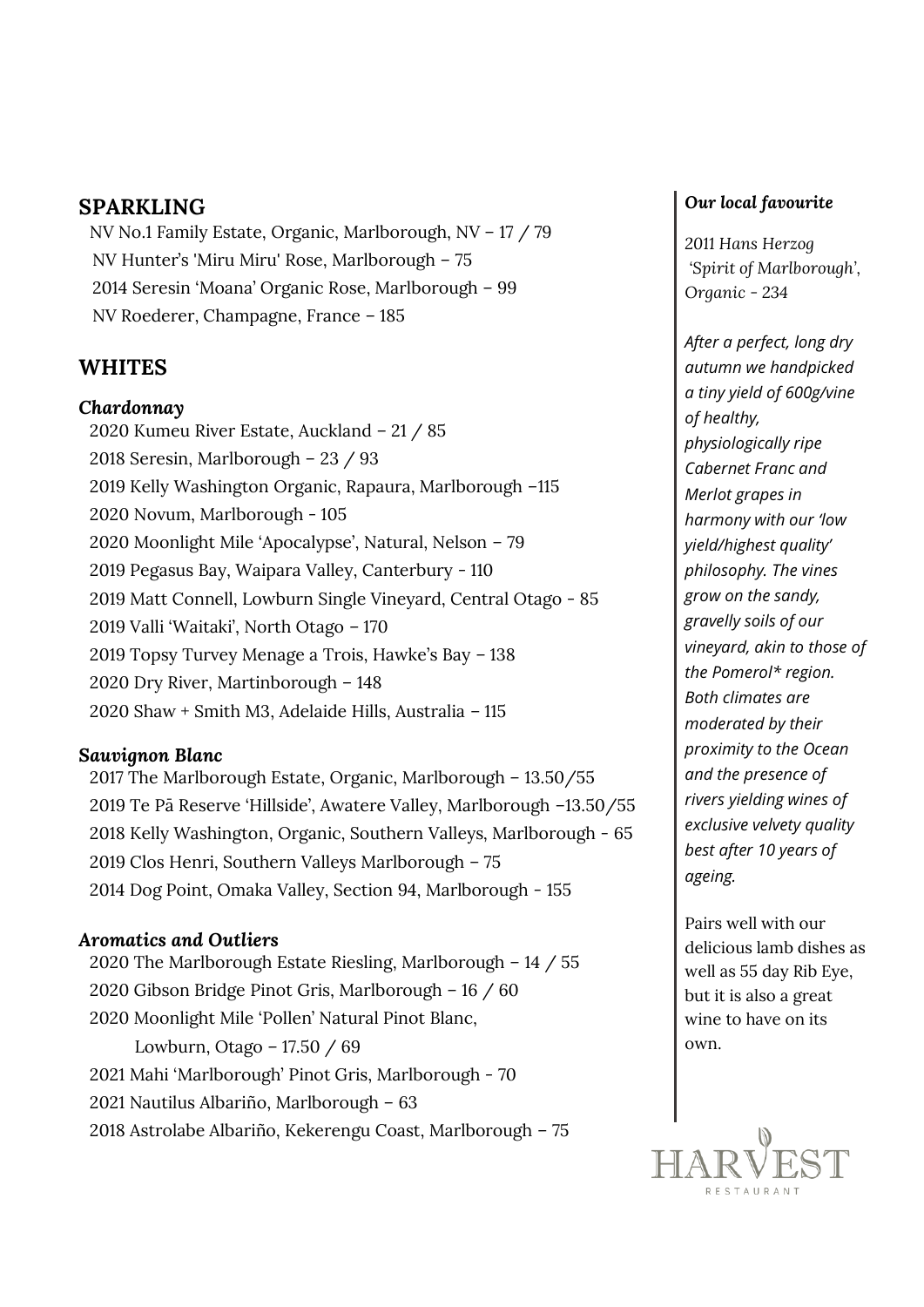#### *Aromatics and Outliers - continuation*

2020 Zephyr Organic Gewürztraminer, Marlborough – 77 2020 Kelly Washington Organic Pinot Blanc, Marlborough – 80 2018 Hans Herzog Organic Viognier, Marlborough – 135 2021 Misty Cove Grüner Veltliner, Marlborough - 65 2018 Kelly Washington Semillon/Sauvignon Blanc, Wairau Valley – 78 2020 Astrolabe 'Wrekin' Chenin Blanc, Southern Valleys-65 2020 Peregrine, Organic Pinot Gris, Central Otago - 70 2019 Prophets Rock Pinot Gris, Central Otago – 75 2019 Ken Forrester Old Vine Reserve Chenin Blanc, South Africa - 81

#### **ROSE & ORANGE WINE**

2021 The Marlborough Estate, Marlborough - On Tap 13 (150ml) / 25 (300ml) / 42 (500ml) / 75 (1L) 2020 The Marlborough Estate, Marlborough – 60 2021 Two Rivers, Isle of Beauty, Marlborough – 65 2020 Valli 'The Real McCoy' Orange Pinot Gris, Unfiltered, Central Otago – 82 2015 Skerlj Malvasia, Friuli, Italy - 130 2015 Skerlj Vitovska, Friuli, Italy – 130

#### **RED WINES**

#### *Pinot Noir*

2016 The Marlborough Lodge, Awatere Valley – 19 / 75 2018 Folium, Brancott Valley, Marlborough – 19.5 / 78 2019 Mica Pino, Central Otago – 95 2018 Seresin, 'Leah', Organic, Southern Valleys, Marlborough – 84 2014 Seresin 'Noa', Organic, Wairau Valley, Marlborough – 192 2019 Neudorf, 'Home Block', Moutere Hills Single Vineyard, Nelson – 150

### *The Marlborough Lodge Estate*

Here at The Marlborough, we proudly cultivate a boutique vineyard of our own. In our single vineyard we produce Riesling, Merlot, Malbec and our blended Rose.

#### *The Marlborough Cellar Door*

*Our takeaway selection:*

2020 The Marlborough Estate Rose (1200 bottles) -45

*Fun, frivolous and fruity. Notes of ripe berry fruit with a hint of spice.*

2020 The Marlborough Estate Dry Riesling (866 bottles) – 42

*Lush, ripe aromas of citrus blossom and red apple, balanced by succulent, zesty acidity.*

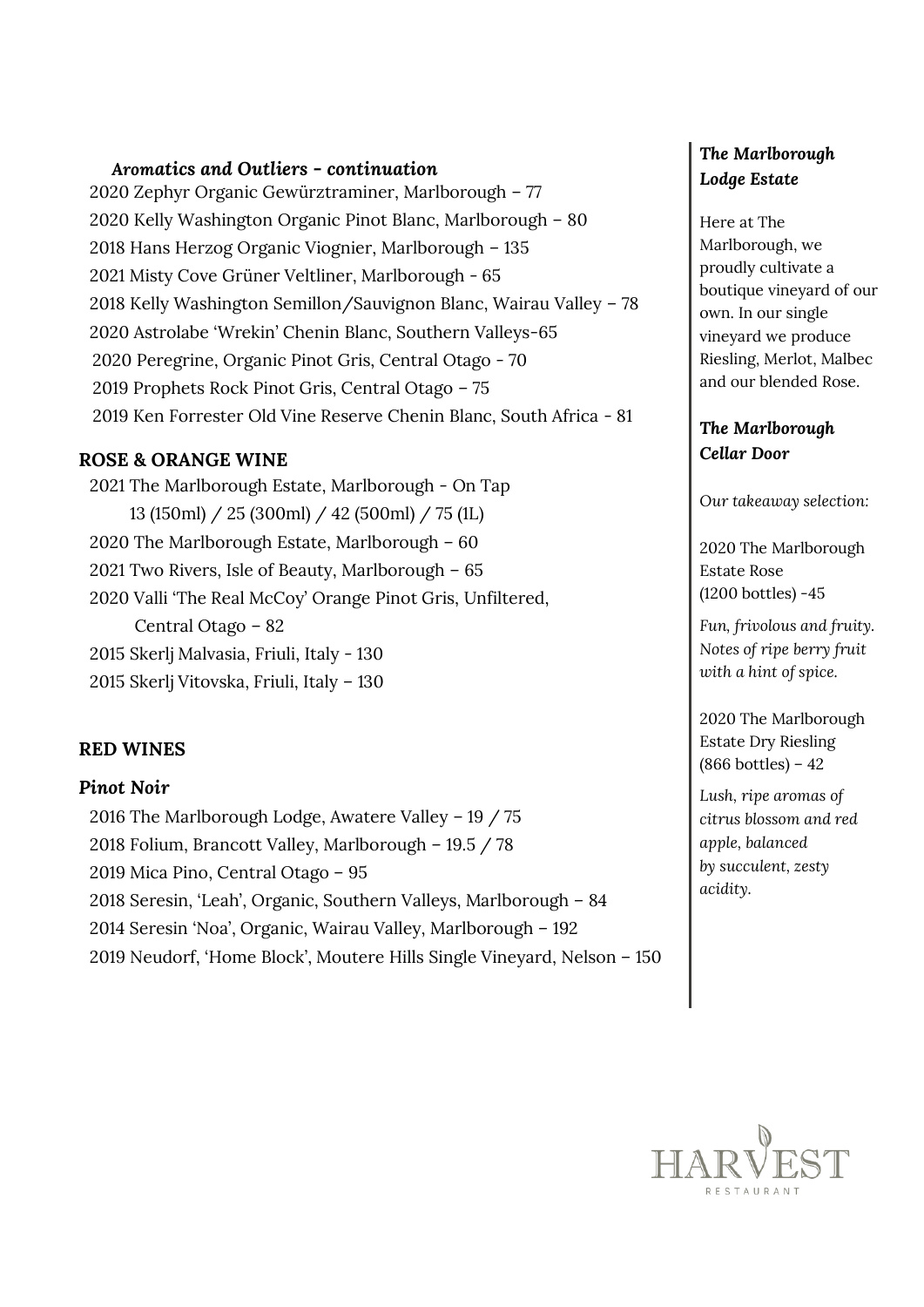#### *Pinot Noir continued…*

2019 Pegasus Bay, Waipara Valley, Canterbury - 125 2020 Matt Connell 'Rendition', Central Otago - 105 2014 Peregrine, Organic, Unfiltered, Central Otago - 125 2018 Valli Waitaki, Central Otago – 171 2018 Kelly Washington, Gibbston, Central Otago – 125 2018 Ata Rangi, Martinborough - 195

#### *Burgundy*

2018 Caroline Morey Chassagne Montrachet Rouge, Burgundy, France – 195

#### *Syrah*

2020 Te Whare Ra, Organic, Marlborough – 105 2019 Topsy Turvey, Hawke's Bay – 105 2019 Dry River 'Lovat', Martinborough - 165 2018 Blank Canvas 'Elements', Hawke's Bay – 120 2007 La Collina Shiraz, Hawke's Bay – 340 2021 Kelly Washington, Ostend Hills, Waiheke Island - 135 2019 Sons of Eden Marschall Shiraz, Barossa Valley, Australia - 95

#### *Bordeaux Varietals & Outliers*

2020 The Marlborough Estate Malbec, Nouveau Style, Marlborough - 20/80 2020 The Marlborough Estate Merlot, Marlborough – 22/90 2015 Hans Herzog 'Spirit of Marlborough', Organic, Marlborough – 159 2011 Hans Herzog 'Spirit of Marlborough', Organic, Marlborough – 234 2018 Kelly Washington Cabernet Franc, Bridge Pa, Hawke's Bay – 115 2016 Puriri Hills Estate, Clevedon, Auckland – 125 2019 Te Mata 'Coleraine', Hawke's Bay - 281

*Our takeaway selection continued:*

2020 The Marlborough Estate Malbec (670 bottles) - 60

*Full of personality and vibrancy, lushed and layered, it is brimming with plum, dark fruits, and lovely savory texture.*

2020 The Marlborough Estate Merlot (1800 bottles) - 70

*Rich wood berries and dark fruit flavors, light tannins and a subtle oak finish.* 

2017 The Marlborough Lodge Organic Sauvignon Blanc – 42

*Elegant expression of our home region.*

2016 The Marlborough Lodge Pinot Noir – 55

*Ripe cherry, dried plum, toasted spice, cedar and dark mushroom characters*

*Mix & match six bottles of TML wine and receive 10% off*

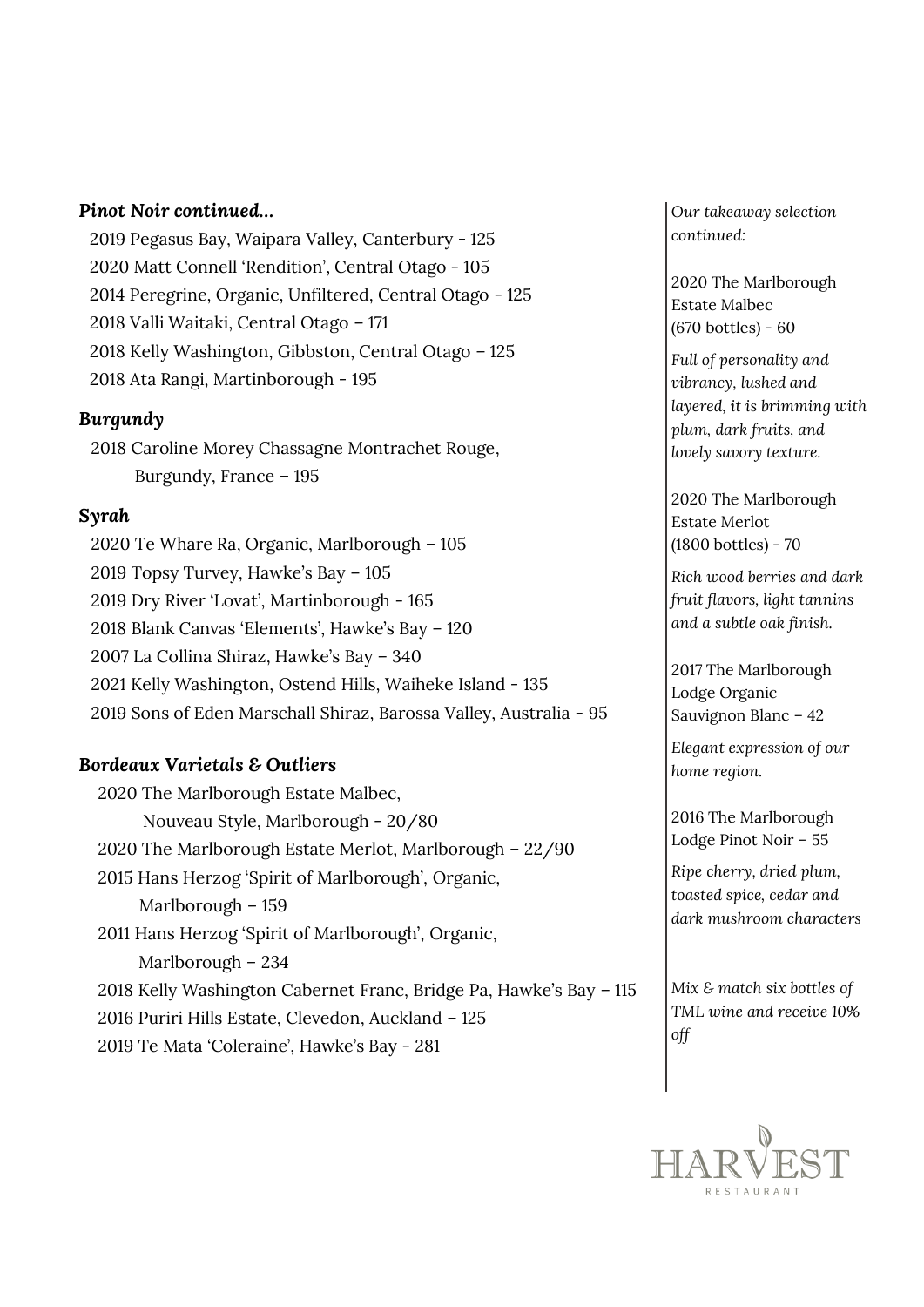# **LAST BOTTLES & RARITIES**

2016 Bell Hill Chardonnay, North Canterbury – 270 2017 Bell Hill Chardonnay, North Canterbury – 295 2016 Bell Hill Pinot Noir, North Canterbury – 270 2014 Menage a Trois by Tim Turvey, Merlot & Cabernet, Hawke's Bay – 253 2012 Te Motu 'The Island' Cabernet & Merlot, Waiheke Island – 255 2019 Diana Madeleine, Bordeaux Blend, Wilyabrup Margaret River, Australia – 335 NV Quinto Quarto, Ribolla Gialla, Italy – 69 2019 Le Bas de Chapelot, Chablis, France - 175 2012 Franz Hirtzberger 'Singerriedel' Riesling Smaragd, Wachau, Austria – 295 2014 Diamond Creek, Napa Valley California - 690

# **LATE HARVEST & NOBLE ROT**

2018 Churton, Organic Petit Manseng, Marlborough – 25 / 105 2021 Framingham, Noble Riesling, Marlborough – 75

# **PORT & FORTIFIED**

Clearview Sea Red (500 ml) – 22 / 90 Quinta La Rosa White Port - 18 Taylor's Ruby – 18 Taylor's Tawny – 18 Dow's 20yr Tawny – 42

*We strive to provide you the freshest ingredients. Our signature cocktails are made with housemade syrups and fruits from our gardens.* 

**O** *but please be respectful of*  **n** *private areas provided to*  **e**  *our hotel guests. Thank you* **o** *for your understanding.Our lovely gardens are looked after by Geoff and Nicky Pullin and their talented team. You are welcome to have a wander,* 

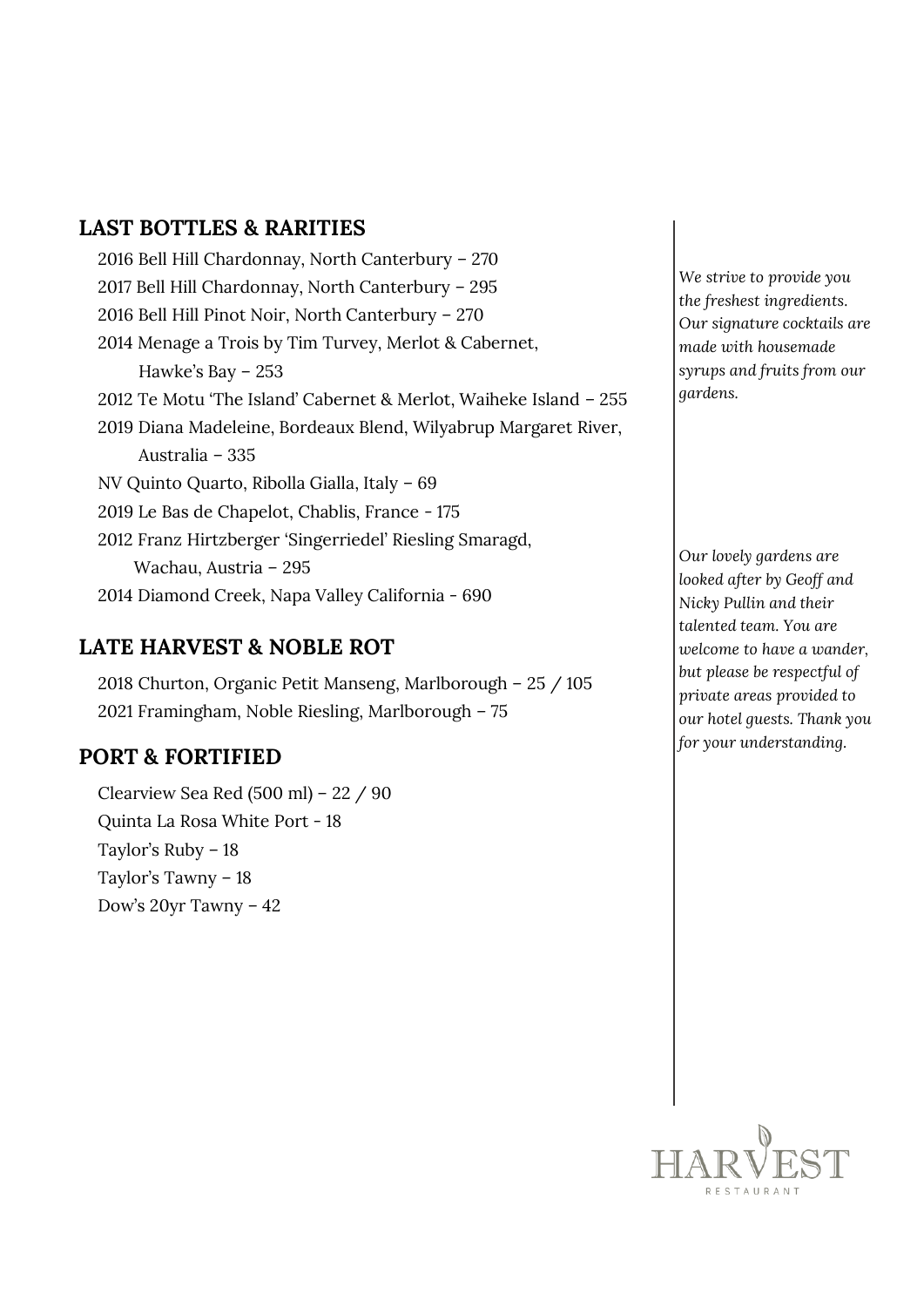#### **COCKTAILS**

**Roots GnT - 17** *Roots Marlborough Dry Gin, East Imperial Tonic, Elemental Grapefruit & Hops Bitters, Grapefruit wedge*

**Harvest Spritz – 18** *TM Riesling, Elderflower liquor, tonic, lemon*

**Emilia – 23** *Roots Gin, Crème de Viollete, Cherry Liquor*

**Royal WPT - 18** *Quinta La Rosa White Port, East Imperial Royal Tonic*

**Equinox - 23** *Corvoisier VS, Dry Vermouth, Crème de Cassis, Lemon Juice, Marraschino Cherry*

**Old Fashioned – 18** *Bourbon, Orange, Sugar*

**Kir Royale – 20** *Creme de Cassis, No 1 Cuvee*

**The Earl of Marlborough – 23** *Cognac, Earl Grey Syrup, Lemon juice, Egg white, Fennel from the garden*

**The Journey – 20** *Burnt Hill Vodka, Housemade elderflower cordial, Lemon Juice, Basil*

**Roots Negroni – 20** *Roots Gin, Campari, Vermouth*

**Smoked Espresso Martini – 20** *Mr. Black Cold Brew coffee liqueur, Espresso, Ember Cream*

**Anne's Revenge – 23** *Black Collar Spiced Rum, Oscar.967 Sweet Vermouth, TML Pinot Noir Syrup, Lemon Juice, Orange*

**Naughty Lemonade – 20** *Absolut Lime, Triple Sec, Lemon Juice*

**Aperol Spritz – 14** *Aperol citrus liquor, Prosecco, Soda water, Orange*

**Peach Cosmopolitan – 15** *Peach Liqueur, Vodka, Cranberry Juice*

#### **0% ABV**

**Ecology & Co. G & T - 18** *Ecology & Co Dry Gin 0%, East Imperial Tonic, Citrus from the garden*

**Lavender Dream – 14** *Lavender syrup, fresh lemon juice, cucumber, soda water*

**Old Fashioned Lemonade – 8.5** *Made with lemons from our orchard*

**Pineapple Spritz – 8.5** *Pineapple Juice, Mint, Fizz*

#### **BEERS & CIDER**

**Double Vision Brewery, Wellington** Chillax XPA 5% - 10 Smooth Operator Cream Ale 4.7% -10.50

**Peckham's, Nelson** Dry Apple Cider 5.5% – 11

**Garage Project, Wellington** Cereal Milk Stout 4.7% - 12 Tiny But Mighty Hazy IPA 0.5% - 9.50

**Three Boys Brewery, Christchurch** Lager 4.5% – 11 Heineken Light 2.5% – 9

**On tap - 8 Wired Brewery, Warkworth** Hop Salad Hazy IPA 6% – 13.50

#### **OTHER BEVERAGES**

**Soft Drinks – 5**  *Coke, Diet Coke, Ginger Ale, Lemonade*

Lemon Lime Bitters - 5.50

**Juice – 5**  *Orange, Pineapple, Cranberry, Apple, Tomato* 

**Antipodes** – Natural Sparkling water 500ml – 6 1000ml – 11